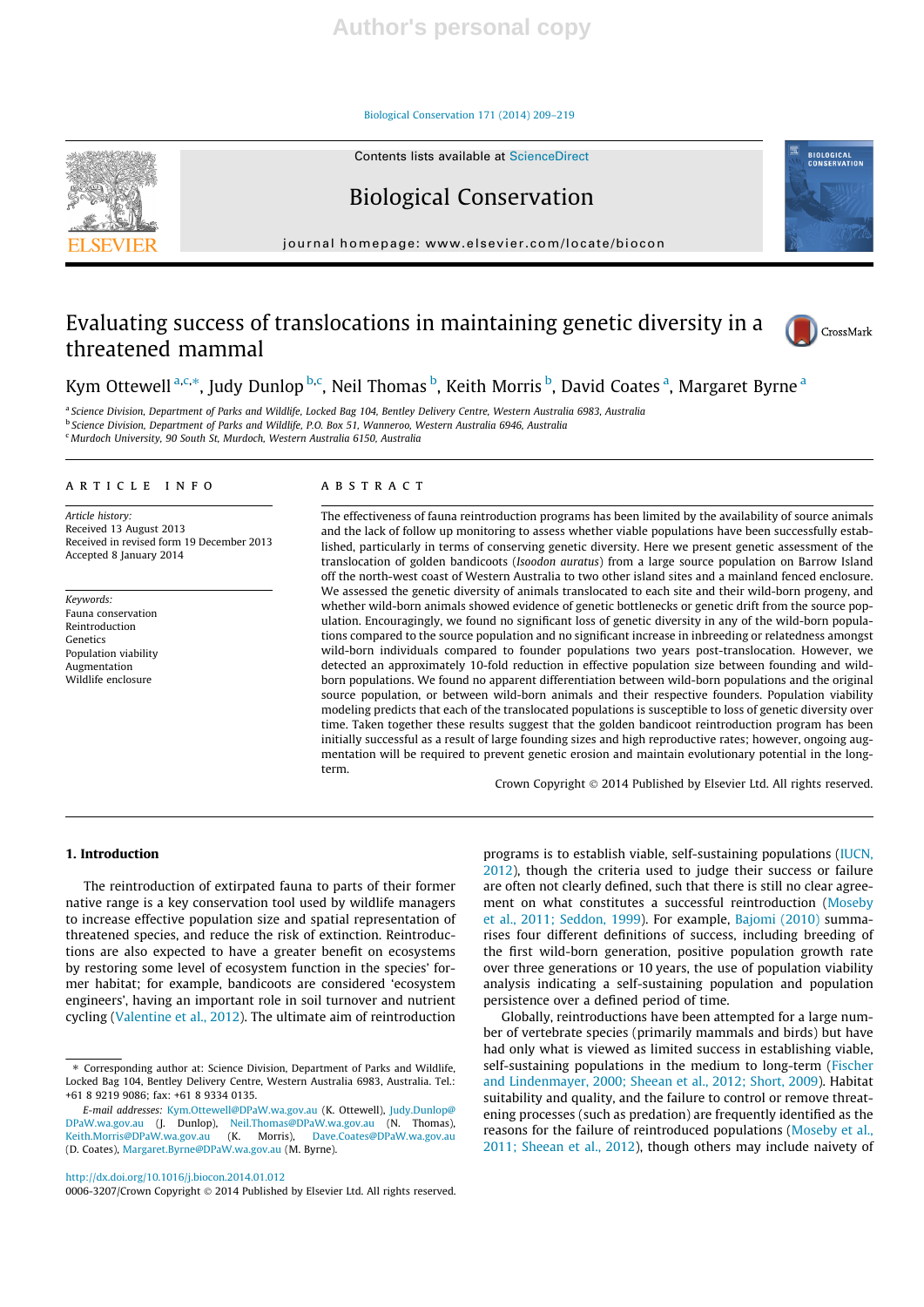captive-reared individuals, too few individuals released or disease (Short, 2009). Whether successful or not, the genetic viability of reintroduced populations is rarely investigated despite widespread recognition of the negative impacts of inbreeding and genetic drift in small populations (but see Jamieson, 2011; Mock et al., 2004; Reynolds et al., 2013; Weiser et al., 2013). To avoid or ameliorate these effects it is important that genetic issues be incorporated early in the design of reintroduction strategies, and also in the post-release monitoring, since they are key aspects of both shortterm (e.g. inbreeding depression) and long term (e.g. erosion of genetic diversity) population sustainability. These issues have been highlighted recently, with consideration of the selection of founders, maintaining genetic diversity and monitoring genetic diversity in reintroduced populations included within the IUCN species reintroduction guidelines (IUCN, 2012).

Typically, reintroduced populations are established from small numbers of founder individuals due to the rarity of wild populations and the high costs associated with translocation and captive breeding programs, leading to a founding population of small effective size that may be genetically bottlenecked (Fischer and Lindenmayer, 2000; Jamieson, 2011; Tracy et al., 2011). Further, it is becoming more commonplace to establish conservation sites that physically separate vulnerable species from their threatening processes, such as on predator- or disease-free islands or in fenced enclosures (Abbott, 2000; Hayward and Kerley, 2009), resulting in the isolation of these populations from extant ones. Small, isolated populations such as these are likely to be highly susceptible to the loss of genetic variation through random genetic drift and inbreeding, which can impact on long-term population adaptation and persistence (Brook et al., 2002; Frankham, 2005; Jamieson et al., 2006). In addition, in the shorter term, inbreeding depression resulting in lower survival or fitness of offspring may further reduce demographic population sizes contributing to population decline or failure (Gilpin and Soule, 1986). The rate of inbreeding is likely to be affected by the mating patterns and dispersal behavior of the species, which determines the within-population spatial genetic structure. Low density of founding populations may contribute to non-random mating if animals have low dispersal and mate more frequently with closely-located individuals. Thus, ideally, founding populations should be large and genetically diverse to overcome small population inbreeding effects and to retain longer-term adaptive capacity.

There have been extensive declines in the mammal fauna of Australia since European settlement began in 1788 (Burbidge et al., 2008a), with 94 species currently listed as critically endangered, endangered or vulnerable under Australian legislation (Environment Protection and Biodiversity Conservation (EPBC) Act 1999). Today, several of these species persist only on islands or in remote areas where exotic predators (foxes, cats, rats) or competitors (goats, rabbits) are absent. Barrow Island is a large island (23 400 ha) approximately 70 km off the north-western coast of Western Australia that is free of exotic predators. This important nature reserve supports 13 native mammal species that are extinct or rare on the mainland, including the golden bandicoot (Isoodon auratus) that is currently listed as Vulnerable under the EPBC Act. Golden bandicoots were once widespread across Australia's arid zones prior to European arrival but have suffered severe declines throughout much of their range as a result of predation by exotic predators and loss of habitat (Burbidge et al., 2008b). In Western Australia, golden bandicoots occur in large numbers (estimated population size of 20 000–50 000) on Barrow Island, with smaller and sparser populations on the mainland and coastal islands of the Kimberley region (McKenzie et al., 2008). The Barrow Island population was used as the source population for translocation of golden bandicoots to three conservation sites: to two nearby islands, Doole and Hermite Island, and to the Australian mainland within a fenced enclosure at Lorna Glen proposed conservation reserve (DEC, 2010, 2011). The translocations to Hermite Island and Lorna Glen are considered reintroductions as there is sub-fossil evidence of golden bandicoots at these locations in the recent past (Baynes, 2006; Montague, 1914); however, golden bandicoots are not known from Doole Island and this site is considered a conservation introduction. Due to the large size of the Barrow Island population, large numbers of animals (92–165 animals) were able to be sourced and released to each translocation site; greater numbers than are typically used in threatened species reintroduction programs (Fischer and Lindenmayer, 2000; Short, 2009).

This operational scale translocation of golden bandicoots from a large population to two smaller islands and a fenced reintroduction site provides an ideal opportunity to explore the interacting effects of founder population size on maintenance of genetic diversity and long-term persistence in effectively closed populations. We surveyed the genetic diversity of source and reintroduced populations of the golden bandicoot to determine whether a large founder size contributed to the initial success of reintroductions and to predict future patterns of genetic diversity. Specifically our aims were to: (1) compare the genetic diversity of founding and wild-born offspring at each translocation site to assess how diversity was conserved during the establishment phase; (2) determine whether there was any evidence for inbreeding in the established populations, which may lead to a reduction in fitness in the longer term; (3) assess effective population size of source and reintroduced populations and whether there is any evidence of genetic drift amongst populations; and (4) use modeling approaches to determine whether founding numbers were sufficient to maintain genetic diversity over time or whether further intervention (genetic augmentation) is required to maintain genetic diversity in these populations.

# 2. Material and methods

## 2.1. Study species and location

Two subspecies of the golden bandicoot I. auratus have previously been recognized (McKenzie et al., 2008). Isoodon a. auratus is currently restricted to four islands and several mainland sites along the north-west Kimberley coast of Western Australia, and Marchinbar Island in the Northern Territory. The Barrow Island subspecies, I. a. barrowensis, was until recently restricted to Barrow and Middle Islands off the Pilbara coast of Western Australia. The two sub-species are differentiated on morphological grounds though there appears to be little genetic support for the division (Westerman and Krajewski, 2000). Isoodon a. barrowensis is slightly smaller and has slightly darker fur than the mainland subspecies, and weighs between 250 and 600 g when mature (McKenzie et al., 2008). The species is mainly solitary, although home ranges overlap and may alter by seasons, usually increasing in size in drier seasons (McKenzie et al., 2008). Females give birth throughout the year, with up to five pouch young possible, though typically only one to two young may survive to weaning (J. Dunlop, pers. comm.).

#### 2.2. Translocation history

The Western Australian Department of Parks and Wildlife (DPaW) have successfully established populations of I. a. barrowensis at three locations within their former range that are free of exotic predators: Lorna Glen proposed conservation reserve, Hermite Island and Doole Island (Fig. 1). Animals were sourced from the large Barrow Island population (BI,  $20°51'$  S,  $115°24'$  E) by trapping several areas on the island over a four week period. Animals were sexed, weighed and measured before being transported to each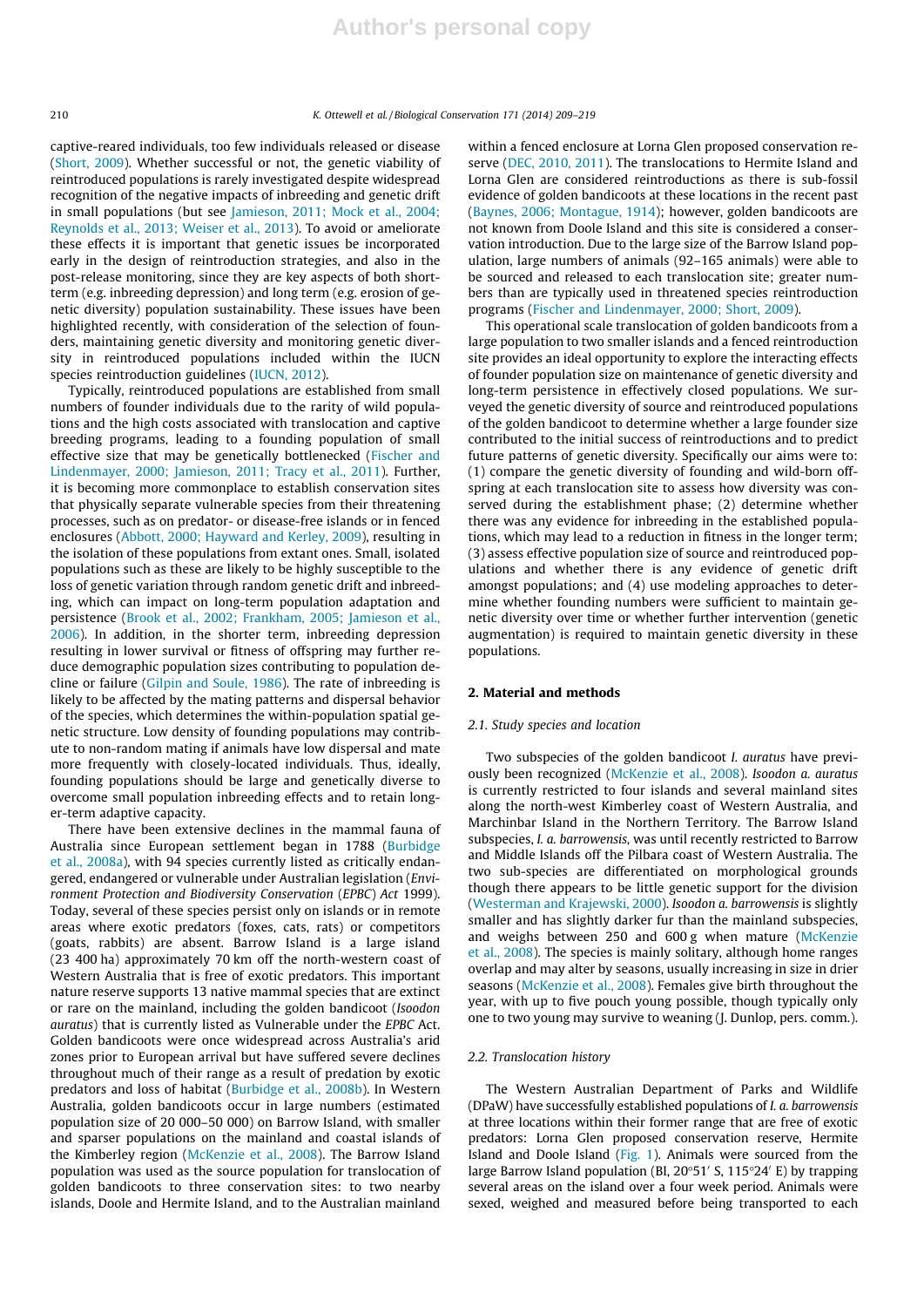

Fig. 1. Map showing location of Isoodon auratus barrowensis source population (Barrow Island) and translocation sites (Hermite Island, Doole Island and Lorna Glen proposed conservation reserve).

translocation site via helicopter and fixed wing aircraft, and released within 24 h of capture. All individuals were tagged with a unique identifier PIT (passive implant transponder) tag. Bandicoots were released at Lorna Glen proposed conservation reserve in central Western Australia (LG,  $26^{\circ}13'$  S,  $121^{\circ}33'$  E), a 244 000 ha ex-pastoral lease now managed by DPaW in partnership with the Martu people from the Wiluna Aboriginal community, and the site of the Rangelands Restoration project. In this translocation, 160 animals (78 males/82 females) were released into an 1100 ha predator proof enclosure in February 2010. The enclosure consists of sandy spinifex grassland (Triodia basedowii) and open mulga (Acacia aneura) woodlands with a rocky clay substrate. Hermite Island (HI,  $20^{\circ}29$  S,  $115°31$  E) is the largest island in the Montebello group located approximately100 km off the Pilbara coast and 25 km north of BI. The island is 1020 ha in size, from which cats and black rats have been eradicated (Burbidge, 2004) and consists of dense spinifex (T. wiseana and T. augusta) on a rocky limestone substrate. At HI, 165 I. a. barrowensis were released in February 2010 (82 males/83 females). The third translocation site was Doole Island (DI,  $22^{\circ}27'$  S,  $114°09'$  E), a 261 ha island in Exmouth Gulf, approximately 214 km southwest of BI. Ninety-two I. a. barrowensis (49 males/43 females) were released onto DI in July 2011. No exotic predators are known on DI. Using mark-recapture analysis, the current population size is estimated at 249 animals within the fenced enclosure at LG (J. Dunlop, unpubl. data) but total population sizes are not known for HI or DI. At HI, mark-recapture analysis of data from two trap lines close to the release site (estimated to represent  $\sim$ 20% of the island's area) estimate population size to be 280 animals (N. Thomas, unpubl. data).

# 2.3. DNA sampling and microsatellite genotyping

Ear punch biopsies were taken from animals caught in standard cage (Sheffield Wire Products, Welshpool, WA) or Elliott (Elliott Scientific, Upwey, Victoria) traps using a sterilized commercial 1–2 mm ear punch tool during regular monitoring surveys at each location. Samples were obtained from 57 founders (released February 2010) and 67 progeny (trapped 2010–2012) at LG; 38 founders (released February 2010) and 44 progeny (2010–2012) at HI and 49 founders (released July 2011) and 39 progeny (2012) at DI. Ear biopsies were stored in 80–100% ethanol until DNA extraction. We extracted genomic DNA from biopsy samples using a standard 'salting out' extraction procedure. Polymerase Chain Reaction (PCR) amplification was conducted for 12 microsatellite loci sourced from previously published studies (Li et al., 2013; Zenger and Johnston, 2001) (details in Appendix A) using the Qiagen Multiplex Kit, following reaction conditions specified by the manufacturers with an annealing temperature of  $58$  °C. Amplification products were separated on an ABI PRISM 3100 capillary sequencer using a commercial service (WA State Agricultural Biotechnology Centre) and fragment sizes determined using an internal size standard (LIZ500) in the program Genemapper (Applied Biosystems). We genotyped approximately 10% of samples twice to calculate genotyping error rates.

## 2.4. Genetic data analysis

Genotyping data quality was assessed by calculating the allelespecific and locus-specific genotyping error rates (Pompanon et al., 2005) and conducting null allele analysis in MICROCHECKER (Van Oosterhout et al., 2004). We tested for Hardy–Weinberg equilibrium (HWE) in each population/locus combination using GENALEX v6.5 (Peakall and Smouse, 2012) and used corrected alpha values determined by False Discovery Rate (FDR) analysis using the online calculator available at  $http://users.ox.ac.uk/~npike/fdr/$  (Pike, 2011). Since we found significant disequilibrium at locus Ioo2 (see Results) we removed this locus from genetic diversity and differentiation analyses. Using the remaining 11 loci, we calculated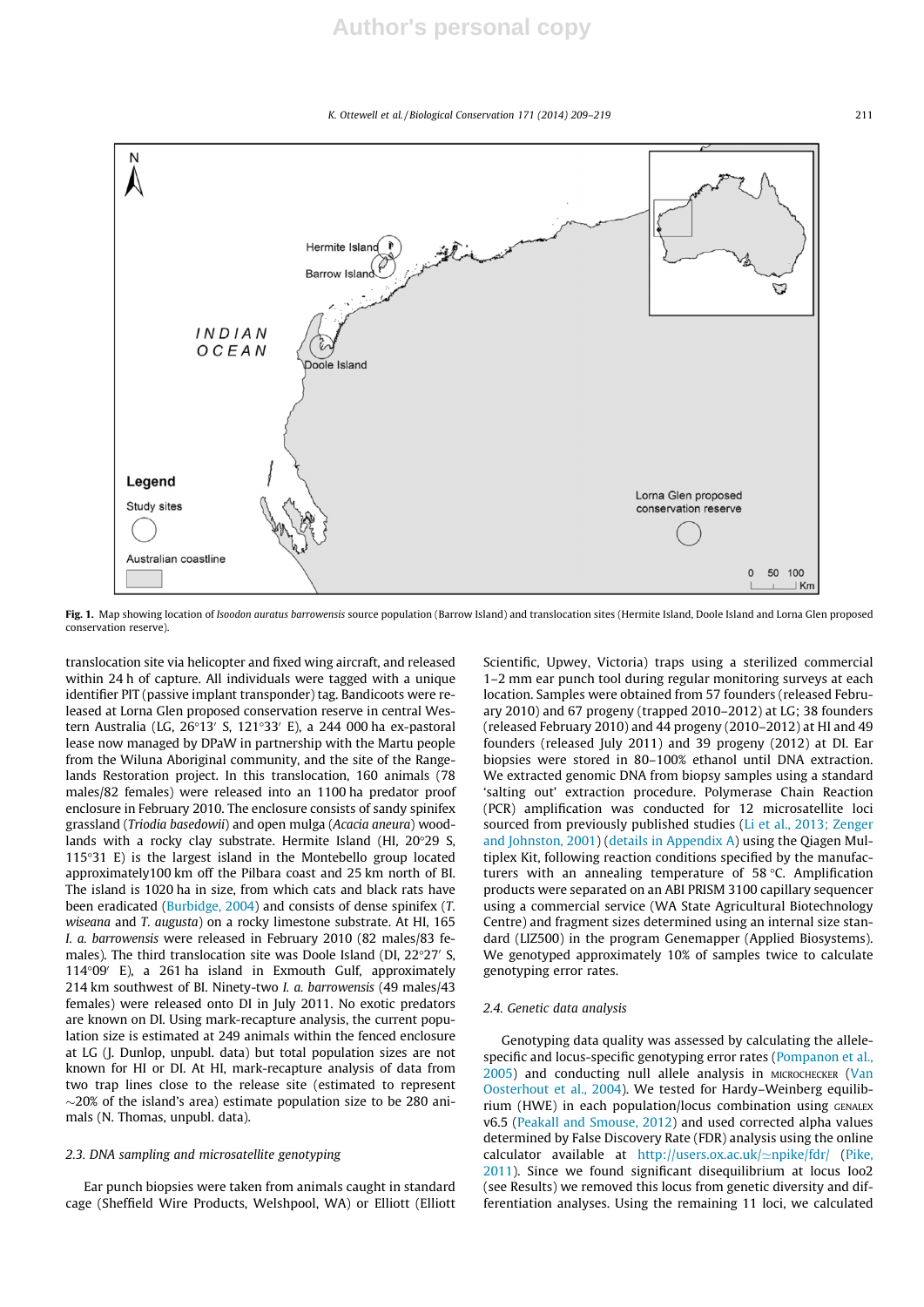standard population genetic parameters using  $G_{\text{EMALEX}}$  ( $N_a$ , number of alleles per locus;  $A_e$ , effective number of alleles per locus;  $H_0$ , observed heterozygosity;  $H<sub>E</sub>$ , expected heterozygosity;  $F<sub>IS</sub>$ , inbreeding coefficient) for both the original source population (BI, by pooling data for each of the founding translocated populations,  $n = 144$ ) and the founding and wild-born populations (separately) at each translocation site. We calculated allelic richness  $(A_R)$  in HP-RARE (Kalinowski, 2005) standardized to the smallest population size  $(n = 38)$ . We tested for significant differences in these descriptive population statistics between the source population and all wildborn populations, and the founding and wild-born populations at each translocation site, using a randomized block design ANOVA (with locus as the blocking factor) with acrsine transformed data where appropriate  $(H_0, H_E)$ . Mean population pairwise relatedness was calculated in GENALEX using the Lynch and Ritland (1999) estimator of r. We assessed the homogeneity of allele frequencies between founding and wild-born populations within and between translocation sites using exact G tests for genic differentiation in GENEPOP (Raymond and Rousset, 1995).

We tested for genetic differentiation between the source population (BI) and wild-born populations, and between the founding and wild-born populations at each translocation site using two metrics ( $F_{ST}$  and  $D_{est}$ ) calculated within GENALEX. The significance of observed values was tested using permutation testing  $(n = 999)$ . We used the single-sample estimator implemented in the software package LDNE (Waples and Do, 2008) to estimate effective population size  $(N_e)$  for the source population and each of the translocated populations with founding and wild-born populations combined. All of our population samples consist of overlapping generations. We used a random mating model and estimated linkage disequilibrium amongst alleles using only alleles with frequencies >2%, as this is expected to give the best balance between precision and bias in the  $N_e$  estimator (Waples and Do, 2010).

We calculated allele rarefaction curves for the BI source population using the package POPGENKIT  $v1.0$  (Paquette, 2012) implemented in R v2.15.1 (R Development Core Team, 2011). Allele rarefaction curves were estimated for each of the 11 individual microsatellite loci using (1) all rare and common alleles and (2) only common alleles with >5% frequency. From each of these curves we determined, per locus, the number of individuals that would need to be translocated to capture 95% of allelic diversity present in the BI source population and present the mean and range of these estimates.

# 2.5. Population viability analysis

Demographic and genetic models of population viability for the LG and HI translocated populations were constructed using the software vortex v9.99c (Lacy and Pollak, 2012). We ran the models with 1000 iterations and for 100 years using the default model of population growth and our site-specific genetic and demographic parameters as input. Since locus Ioo2 was in HWE in the LG and HI founder populations from which genetic input parameters were taken, this locus was retained for analysis. Demographic parameters on reproductive rates were derived from unpublished field studies conducted at LG (three years data, J. Dunlop), HI (three years data, N. Thomas) and BI (10 years data, K. Morris) (Table 1, Appendix B). Data is not currently available for the DI population and we did not develop a model for this site. We modeled genetic diversity change firstly using the initial number of founders at each site (LG = 160, HI = 165) and using the mean number of founders required to capture 95% of allelic diversity of the source population estimated from the allele rarefaction analysis ( $N = 75$ ). We modeled several management scenarios to maintain heterozygosity and allelic richness in the LG and HI translocated populations including, (a) increasing fence size at LG to increase carrying

capacity ( $K = 600-1000$ ); (b) supplementation at periodic intervals to maintain genetic diversity in LG and HI populations (augment with 20/30/50 animals every 5/10 years); and (c) follow-up supplementations at HI to boost initial population growth (augment with 80–160 animals at 5 and 10 years). Full details of the demographic parameters, management scenarios and assumptions made in the model are provided in Appendix B.

# 3. Results

## 3.1. Microsatellite genotyping quality

Across the I. a. barrowensis genetic dataset the allele-specific and locus-specific genotyping error rates were 0.001 and 0.017, respectively. Overall, the 12 microsatellite loci were variable across the study population with the number of alleles ranging from 3 to 14 alleles per locus and mean observed heterozygosity from 0.11 to 0.85 (Appendix A). All loci were in HWE when analysed across the entire data set, with the exception of Ioo2. Tests of HWE per population/locus combination resulted in significant deviations from HWE in 11 out of 78 tests. Once FDR analysis was applied to correct for multiple tests only five population/locus combinations remained significant, three of these involving locus Ioo2. Indeed, null allele analysis in Microchecker suggested null alleles were present (significant excess of homozygotes) at locus Ioo2 in two of the wild-born populations (Hermite Island, Lorna Glen) and one of the founder populations (Doole Island). For this reason Ioo2 was excluded from the following genetic analyses.

#### 3.2. Genetic diversity in founder and wild-born populations

Overall, genetic diversity was moderately high and similar in all founder and wild-born populations of I. a. barrowensis at each of the translocation sites (Table 2). When animals translocated to the three different locations (founder populations) were pooled into a single 'population' representative of the source, BI ( $n = 144$ ), a significantly lower number of alleles were detected in individuals sampled from each of the wild-born translocated populations than the original source population (Table 2, ANOVA  $F = 8.11$ ,  $df = 3$ ,  $p$  < 0.001). However, when allelic richness was standardized for differences in sample size  $(A_R)$ , there were no significant differences between source and wild-born populations for rarefied allelic richness or any other measure of genetic diversity  $(A_e, H_o, H_E)$ .

When analysed per translocation site, expected heterozygosity of animals ranged from 0.64 to 0.67 and allelic richness from 7.13 to 7.99 (Table 2). Slightly higher, but not significantly different (ANO-VA,  $p > 0.05$ ), levels of genetic diversity ( $N_a$ ,  $A_r$ ,  $A_e$ ) were detected in founder compared to wild-born populations of I. a. barrowensis at all locations (Table 2). Expected and observed heterozygosity were not significantly different in all founder and wild-born populations also. The inbreeding coefficient  $(F_{IS})$  was near zero in all populations, with the exception that inbreeding was significantly higher in wild-born HI animals than wild-born LG animals (ANOVA,  $F = 3.46$ ,  $df = 3$ ,  $p = 0.028$ ). Estimates of pairwise relatedness amongst individuals in each population showed individuals on average were unrelated in each of the founder populations, but were more related than random in each of the wild-born populations (DI  $p = 0.041$ ; HI  $p = 0.016$ ; LG  $p = 0.028$ . Table 3). There was a non-significant trend for higher relatedness amongst wild-born animals compared to founders at each of these sites (standard errors overlap).

## 3.3. How representative are wild-born populations of their source?

Allele frequencies were mostly consistent between the sample of animals from the initial source population (BI) and each of the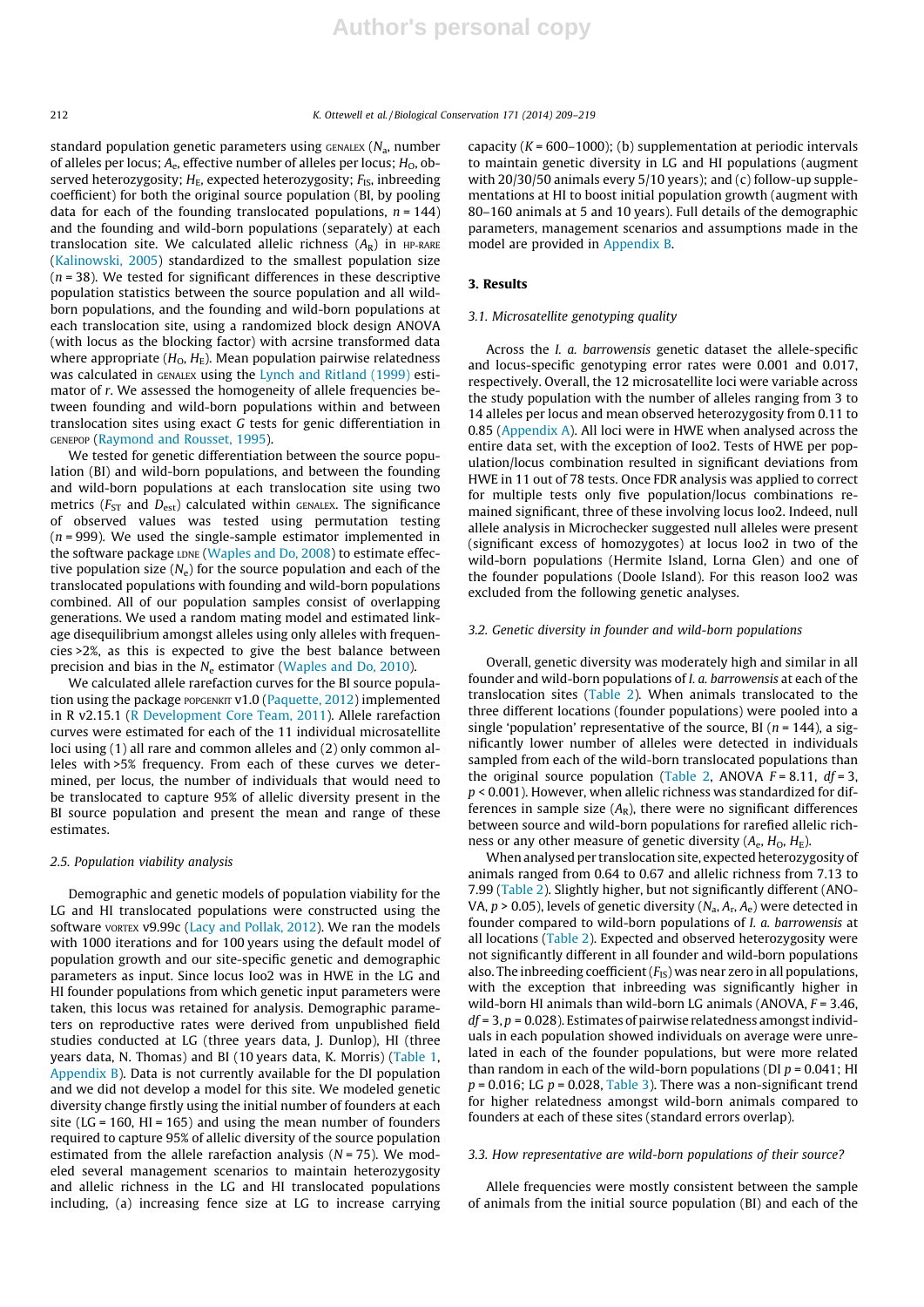#### Table 1

Demographic and life history parameters used in population viability models of Isoodon auratus barrowensis translocated populations at Lorna Glen and Hermite Island, and the sources of data used. Full details and justification of the parameters used is provided in Appendix B.

| Parameter                           | Lorna Glen                                            | Hermite Is          |
|-------------------------------------|-------------------------------------------------------|---------------------|
| Breeding system                     | Polygynous <sup>a</sup>                               |                     |
| Inbreeding depression               | Recessive Lethals (8 Lethal equivalents) <sup>b</sup> |                     |
| Adult males in breeding pool        | 97.8%                                                 |                     |
| % Males successful                  | $50\%$                                                |                     |
| Mean no. mates per male             | 1.4 <sup>c</sup>                                      |                     |
| Age of first reproduction (Females) | 4 Months <sup>d</sup>                                 |                     |
| Age of first reproduction (Males)   | 4 Months <sup>e</sup>                                 |                     |
| Max. age of reproduction            | 5 Years <sup>d</sup>                                  |                     |
| No. litters/yr                      | 3 <sup>e</sup>                                        |                     |
| Sex ratio at birth (in% males)      | $50\%$ <sup>e</sup>                                   |                     |
| Max. no. progeny/litter             | 5 <sup>d</sup>                                        | 5 <sup>d</sup>      |
| % Adult females producing:          |                                                       |                     |
| 0 Young                             | $31\%$ <sup>d</sup>                                   | $48\%$ <sup>d</sup> |
| 1 Young                             | 11%                                                   | 19%                 |
| 2 Young                             | 35%                                                   | 31%                 |
| 3 Young                             | 20%                                                   | 1%                  |
| 4 Young                             | 3%                                                    | 0.5%                |
| 5 Young                             | 1%                                                    | 0.5%                |
| Mortality of females and males      |                                                       |                     |
| 0-1 Years of age                    | $50\%$ <sup>e</sup>                                   |                     |
| >1 Years of age                     | 10% p.a. $^{\rm e}$                                   |                     |
| Population carrying capacity (K)    | 300 <sup>e</sup>                                      | 1500 <sup>e</sup>   |
| Dispersal between pops              | 30% juveniles disperse outside fence p.a.             | None, closed pop    |
| Initial population size             | 160                                                   | 165                 |
| Years modeled                       | 100                                                   |                     |
| No. iterations                      | 1000                                                  |                     |

<sup>a</sup> McKenzie et al. (2008).

<sup>b</sup> O'Grady et al. (2006).

<sup>c</sup> Data from congener, I. obesulus.

 $d$  J. Dunlop, N. Thomas, K. Morris, unpublished data.

<sup>e</sup> Assumption made – see Appendix B for rationale.

#### Table 2

Mean and standard error of genetic diversity measures from the source population at Barrow Island, and founder and wild-born populations of Isoodon auratus barrowensis at each of three translocation sites at Doole Island, Hermite Island and Lorna Glen proposed conservation reserve.  $N =$  Number of individuals genotyped;  $N_s =$  Number of alleles per locus;  $A_R$  = Allelic richness (rarefied to  $n = 38$ );  $A_e$  = Number of effective alleles per locus;  $P_A$  = Number of private alleles;  $H_0$  = Observed heterozygosity;  $H_e$  = Expected heterozygosity;  $F =$  Wright's inbreeding coefficient. Superscripts (a,b) denote significantly different ( $p < 0.05$ ) groups determined by Tukey's post hoc multiple comparisons test following ANOVA testing for differences amongst (1) the Barrow Island source population and wild-born animals and (2) all founding and wild-born populations.

| Population        | N                | $N_{\rm a}$             | $A_{R}$         | $A_{\rm e}$     | $P_{A}$ | $H_0$             | $H_{\rm e}$       |                                  |
|-------------------|------------------|-------------------------|-----------------|-----------------|---------|-------------------|-------------------|----------------------------------|
|                   |                  |                         |                 |                 |         |                   |                   |                                  |
| Source population | $142.5 \pm 0.76$ | $9.09 \pm 1.04^a$       | $7.76 \pm 0.91$ | $4.40 \pm 0.27$ | 0.818   | $0.655 \pm 0.080$ | $0.663 \pm 0.083$ | $0.010 \pm 0.012^{ab}$           |
| Doole Island      |                  |                         |                 |                 |         |                   |                   |                                  |
| Founder           | $47.5 \pm 0.76$  | $8.18 \pm 0.99$         | $7.99 \pm 0.97$ | $4.32 \pm 0.59$ | 0.273   | $0.638 \pm 0.078$ | $0.662 \pm 0.081$ | $0.028 \pm 0.018$                |
| Wild-born         | $38.8 \pm 0.12$  | $7.27 \pm 0.92^{\rm b}$ | $7.25 \pm 0.91$ | $4.14 \pm 0.59$ | 0.000   | $0.657 \pm 0.080$ | $0.654 \pm 0.080$ | $-0.016 \pm 0.022$ <sup>ab</sup> |
| Hermite Island    |                  |                         |                 |                 |         |                   |                   |                                  |
| Founder           | $38.0 \pm 0.00$  | $7.82 \pm 1.09$         | $7.82 \pm 1.09$ | $4.27 \pm 0.57$ | 0.091   | $0.672 \pm 0.078$ | $0.667 \pm 0.077$ | $-0.005 \pm 0.031$               |
| Wild-born         | $42.6 \pm 0.43$  | $7.36 \pm 0.80^b$       | $7.27 \pm 0.79$ | $4.09 \pm 0.58$ | 0.182   | $0.631 \pm 0.079$ | $0.651 \pm 0.079$ | $0.045 \pm 0.031$ <sup>a</sup>   |
| Lorna Glen        |                  |                         |                 |                 |         |                   |                   |                                  |
| Founder           | $57.0 \pm 0.00$  | $7.91 \pm 0.86$         | $7.42 \pm 0.81$ | $4.22 \pm 0.60$ | 0.273   | $0.659 \pm 0.087$ | $0.648 \pm 0.086$ | $-0.024 \pm 0.023$               |
| Wild-born         | $66.6 \pm 0.20$  | $7.55 \pm 1.00^{\circ}$ | $7.13 \pm 0.94$ | $4.15 \pm 0.61$ | 0.000   | $0.665 \pm 0.088$ | $0.643 \pm 0.086$ | $-0.040 \pm 0.018^b$             |

wild-born populations at the different translocation sites. Exact tests for differentiation of allele frequencies between populations detected significant variation in allele frequencies at only one locus, Ioo10, whilst allele frequencies were homogeneous across the remaining loci (Appendix C). Similarly, genetic differentiation between the source population, BI, and wild-born populations of I. a. barrowensis was low  $(F_{ST} = 0.003 - 0.008)$  (Table 4A), although wild-born animals from HI showed significant differentiation from wild-born LG animals ( $F_{ST}$  = 0.007,  $p$  = 0.043). When populations were analysed as founder and wild-born populations at each location, we also found that DI founders were significantly differentiated from the LG founder population  $(F_{ST} = 0.007, p = 0.044)$ , though wild born animals on DI were not differentiated from LG founder or wild-born animals (Table 4B).

## 3.4. Conserving genetic diversity

A total of 100 alleles were observed in the 144 adult animals translocated from BI; of these, 58 alleles were present in frequencies above 5% and considered ''common'' alleles (Table 5; Appendix C). Using rarefaction analysis of allelic diversity including all rare and common alleles, we found it would be necessary to source between 39 and 121 animals to capture 95% of the allelic diversity present in our sample of the source population, BI (Mean  $\pm$  SE = 74.9  $\pm$  8.8 individuals; Table 5). When rare alleles (frequency <5%) were removed from the dataset, significantly fewer animals would be required to conserve 95% of allelic diversity (Mean  $\pm$  SE = 14.3  $\pm$  1.4 individuals; Range 5–21).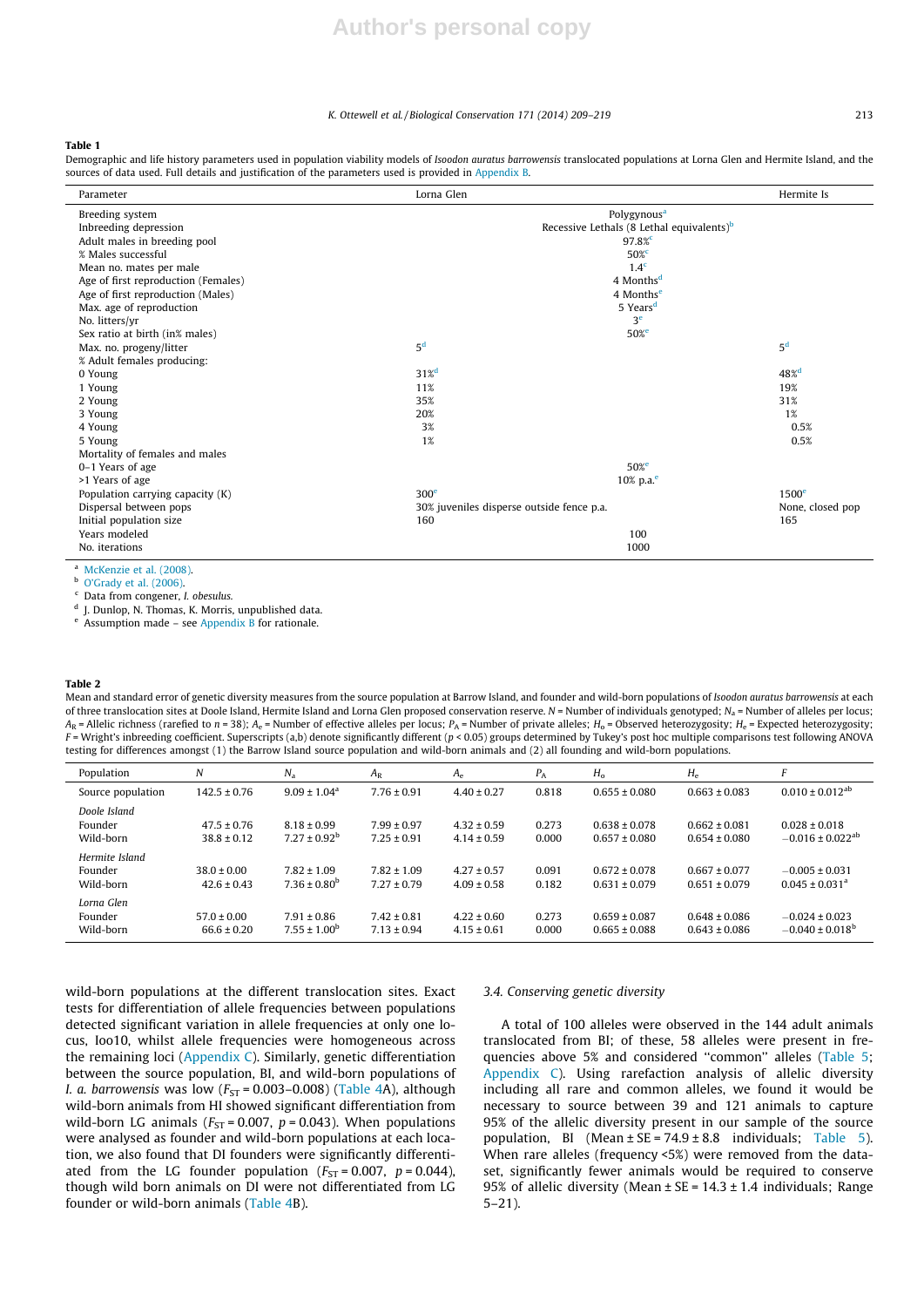#### Table 3

Mean and standard error of estimates of pairwise relatedness (r) amongst founder and wild-born individuals of Isoodon auratus barrowensis at three translocation sites at Doole Island, Hermite Island and Lorna Glen proposed conservation reserve.

| Population     | Founder            | Wild-born         |
|----------------|--------------------|-------------------|
| Doole Island   | $-0.002 \pm 0.002$ | $0.002 \pm 0.003$ |
| Hermite Island | $-0.004 \pm 0.003$ | $0.002 \pm 0.002$ |
| Lorna Glen     | $0.000 \pm 0.001$  | $0.001 \pm 0.001$ |

#### 3.5. Effective population size  $(N_e)$

Based on the single sample estimator of Waples and Do (2008), we found that  $N_e$  was greatest in the source population, BI  $(N_e = 1124)$  (Table 6). The program LDNe was unable to resolve the upper confidence limit on this estimate, which suggests  $N_e$ may be even larger. In contrast, each of the translocated populations experienced approximately 5–10-fold reduction in  $N_{e}$ , with estimates ranging from approximately 100 individuals on DI (the smallest translocation site) and LG, to 212 individuals on HI.

## 3.6. Population modeling

Demographic modeling suggests that the population of golden bandicoots at LG reached carrying capacity very quickly  $(r = 0.213, \lambda = 1.237)$ , within two years. Despite rapid population growth, both expected heterozygosity and the mean number of alleles declined at a linear rate when the population had reached and was maintained at carrying capacity (Fig. 2a and b). After running the model for 100 years, mean  $H_e$  declined from 0.65 to 0.54 (27%) decline) and the mean number of alleles declined from 7.6 to 4.3 (43% decline). Rare alleles were lost at a higher rate than common alleles (mean probability of retention for alleles <1% frequency =  $0.08$ ;  $1-5$ % frequency =  $0.28$ ;  $6-10$ % frequency =  $0.58$ ). We found that if we had used an initial founding population of 75 individuals as predicted from the allelic richness analysis above (i.e. the number of individuals required to capture 95% of allelic diversity), the rate of decline of genetic diversity would have been similar (Fig. 2a and b). A proposal to double the size of the enclosure at LG to increase carrying capacity  $(K = 600-1000)$  leads to a much slower decline in genetic diversity with time; when  $K = 1000$ ,  $H_e$  is maintained at >95% without supplementation, although the number of alleles still declines to approximately 80% of the number in the founding population (Fig. 2a and b). Loss of genetic diversity can also be ameliorated by supplementing the population with more animals. Through modeling we found that

supplementing the population with larger numbers of individuals (30–50 animals) at greater intervals (10 years) was more effective than smaller numbers of individuals (20 animals) at more frequent intervals (five years). We also found that the number of alleles declined at a greater rate than heterozygosity and that the addition of even larger numbers of animals (50 animals/10 years) would be required to maintain 95% of the allelic diversity present in the founding population, compared to 20 animals/10 years for expected heterozygosity (Fig. 2c and d).

The translocated population on HI had lower reproductive rates than LG and a slower rate of intrinsic population growth  $(r = 0.024, r = 0.024)$  $\lambda$  = 1.024). The HI population did not reach carrying capacity within the 100 years modeled without supplementation (Fig. 2e). In this scenario, the population grew to approximately 900 individuals but genetic diversity declined from  $H_e$  = 0.66 to 0.60 (10% decline) over the 100 year period and  $N_a$  declined from 7.7 to 5.61 (27% decline). Over this time there was also a 16% probability of extinction. Though not shown, we modeled a scenario of using an initial population size of 75 individuals to capture 95% of BI allelic diversity, which resulted in a high probability of extinction (82%). We found that supplementing the populations early (at 5 and 10 years) was sufficient to increase population sizes and to maintain genetic diversity above 95% (Fig. 2e and f). Alternatively, supplementing small numbers of animals frequently (20 animals/ 5 years) or a slightly larger number of animals less frequently (30 animals/10 years) was sufficient to maintain genetic diversity (Fig. 2g and h).

# 4. Discussion

The assessment of both demographic and genetic data has demonstrated that the translocation of golden bandicoots to three secure conservation sites in Western Australia has resulted in the successful establishment of populations with positive trends in population recruitment and persistence. Use of large founder sizes has led to maintenance of genetic diversity in wild-born populations of I. a. barrowensis over six generations. However, modeling shows management intervention through periodical supplementation of animals is likely to be required to maintain genetic diversity over longer time-frames. Importantly, our study highlights the benefit of evaluating long term success of translocated populations through monitoring genetic diversity change in source and reintroduced populations. It also makes the case for incorporating genetics in population viability analysis to explore factors that affect success of translocation strategies and management interventions on both short and long term extinction risk for threatened species.

Table 4

Pairwise genetic differentiation between (a) source and wild-born populations of Isoodon auratus barrowensis, and (b) founder and wild-born populations at each location.  $F_{ST}$ values below the diagonal and  $D_{\text{est}}$  values above;  $\dot{p}$  < 0.05,  $\ddot{p}$  < 0.01,  $\ddot{p}$  < 0.001.

|                       |           |                   | Barrow Is. (source) | Doole Is. wild-born      |             | Hermite Is. wild-born |                          | Lorna Glen wild-born |
|-----------------------|-----------|-------------------|---------------------|--------------------------|-------------|-----------------------|--------------------------|----------------------|
| Panel A               |           |                   |                     |                          |             |                       |                          |                      |
| Barrow Is. (source)   |           | $\qquad \qquad =$ |                     | 0.000                    |             | 0.000                 | 0.000                    |                      |
| Doole Is, wild-born   |           | 0.004             |                     | $\equiv$                 |             | 0.008                 | 0.007                    |                      |
| Hermite Is, wild-born |           | 0.004             |                     | 0.008                    |             | $\equiv$              | 0.008                    |                      |
| Lorna Glen wild-born  |           | 0.003             |                     | 0.007                    |             | 0.007                 | $\overline{\phantom{0}}$ |                      |
|                       |           |                   |                     |                          |             |                       |                          |                      |
|                       |           |                   | Doole Is.           |                          | Hermite Is. |                       | Lorna Glen               |                      |
|                       |           |                   | Founder             | Wild-born                | Founder     | Wild-born             | Founder                  | Wild-born            |
| Panel B               |           |                   |                     |                          |             |                       |                          |                      |
| Doole Is.             | Founder   |                   | -                   | $-0.007$                 | 0.001       | 0.002                 | 0.007                    | 0.006                |
|                       | Wild-born |                   | 0.004               | $\overline{\phantom{0}}$ | 0.004       | 0.008                 | 0.007                    | 0.007                |
| Hermite Is.           | Founder   |                   | 0.008               | 0.006                    | -           | $-0.011$              | 0.002                    | 0.001                |
|                       | Wild-born |                   | 0.007               | 0.006                    | 0.004       |                       | $0.010^{\degree}$        | 0.008                |
| Lorna Glen            | Founder   |                   | 0.007               | 0.006                    | 0.007       | 0.005                 | $\equiv$                 | $-0.002$             |
|                       | Wild-born |                   | 0.007               | 0.007                    | 0.008       | 0.006                 | 0.003                    | -                    |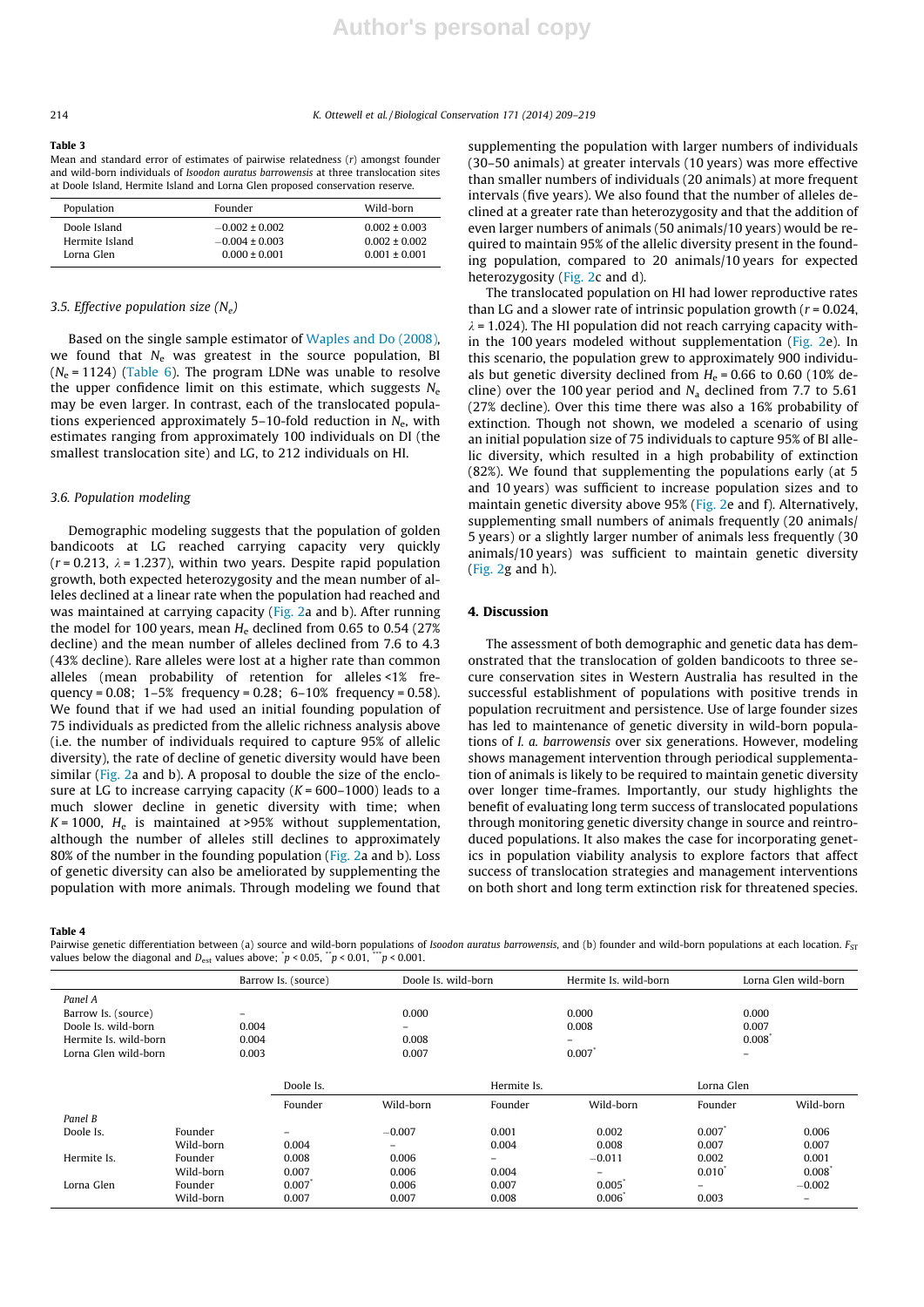#### Table 5

| Locus              | No. rare and common alleles | No. Individuals | Common alleles > 5% frequency | No. Individuals |
|--------------------|-----------------------------|-----------------|-------------------------------|-----------------|
| $B7-2$             | q                           | 62              |                               | 15              |
| Ioo8               |                             | 44              |                               |                 |
| B34-2              |                             | 101             |                               | 21              |
| Ioo6               |                             | 121             |                               | 15              |
| B <sub>20</sub> -5 | 13                          | 52              |                               | 20              |
| $B3-2$             |                             | 116             |                               | 10              |
| Ioo10              | 14                          | 95              |                               | 16              |
| Ioo4               |                             | 70              |                               | 18              |
| B34-1              | 11                          | 74              |                               | 14              |
| Ioo16              |                             | 39              |                               |                 |
| Ioo7               |                             | 50              |                               | 12              |
| $Mean \pm SE$      | $9.1 \pm 1.0$               | $74.9 \pm 8.8$  | $5.3 \pm 0.6$                 | $14.3 \pm 1.4$  |

The number of individuals required to capture 95% of allelic diversity at each locus when (a) all rare and common alleles are included and (b) only common alleles occurring at greater than 5% frequency are included.

# Table 6

Effective population size ( $N_e$ ) estimated from genetic data from the source population of *Isoodon auratus barrowensis* on Barrow Island and at each of three translocation sites, Doole Island, Hermite Island and Lorna Glen proposed conservation reserve.

| 95% CI (jackknifing loci)<br>Harmonic mean No. individuals<br>No. independent comparisons<br>Estimated $N_e$ |  |
|--------------------------------------------------------------------------------------------------------------|--|
| 2381<br>322-Infinite<br>124<br>141.0<br>Barrow Is. (source)                                                  |  |
| Doole Is.<br>2242<br>84.9<br>91<br>67-134                                                                    |  |
| 79.6<br>2110<br>212<br>Hermite Is.<br>119-659                                                                |  |
| 2257<br>108<br>$73 - 179$<br>123.3<br>Lorna Glen                                                             |  |

To date, relatively few studies have incorporated genetic diversity assessment in PVAs (Allendorf and Ryman, 2002; but see Haig et al., 1993; Jamieson, 2011; Weiser et al., 2013).

# 4.1. Genetic diversity in translocated populations

Interestingly, the source population of golden bandicoots on Barrow Island retains moderately high levels of genetic diversity, in contrast to what has been noted for numerous other island populations of animals (Boessenkool et al., 2006; Eldridge et al., 1999, 2004). It is likely that the large population size of golden bandicoots on Barrow Island has buffered this population from genetic diversity loss following isolation from mainland populations. We found that there was no significant loss of genetic diversity between wild-born animals and their founding populations at each of the translocation sites up to two years post-translocation. Indeed, each of the wild-born populations remain genetically representative of the initial source population on Barrow Island, in terms of both allelic diversity and allele frequencies, with the exception of the Hermite Island wild-born population which showed low but significant genetic differentiation from the Lorna Glen population. The wild-born populations appeared to effectively result from random mating, with little evidence for inbreeding in the newly-established populations. Despite maintaining high levels of genetic diversity in the wild-born golden bandicoot populations, there was a five- to 10-fold reduction in effective population size within each translocated population compared to the larger source population on Barrow Island reflecting the reduction in the number of animals contributing to breeding at the newly established sites. At both the smaller translocation sites, Lorna Glen and Doole Island, effective population size was estimated at  $\sim$ 100 individuals, compared to 212 individuals on Hermite Island and >1000 individuals on Barrow Island. These results indicate that the reintroduction process has left a genetic signature of a population bottleneck and that these populations will be susceptible to loss of genetic diversity over time if population sizes remain small and the populations remain effectively isolated.

Over the longer term, population persistence is obviously one measure of translocation success but several authors have

suggested genetic criteria also be used in evaluating the viability of populations, most commonly with the goal of retaining at least 90–95% of heterozygosity over 100–200 years (Allendorf and Ryman, 2002; Soule et al., 1986). Since each of the golden bandicoot translocation sites are effectively closed populations, we predicted they would be susceptible to genetic erosion with time as a result of genetic drift. Indeed, using the demographic parameters gained from field monitoring at two of the translocation sites, Hermite Island and Lorna Glen, the population viability models showed that despite maintenance of genetic diversity in the initial reintroduction stages, both populations lost genetic diversity over time. The modeled rate of loss was highly dependent on population size, with Lorna Glen suffering greater declines in expected heterozygosity and number of alleles over 100 years than the larger Hermite Island population. Increasing demographic population size through expansion of the enclosure (Lorna Glen) or through low levels of population supplementation (Hermite Island), led to minimal rates of genetic diversity loss over the time frame modeled. Modeling predicted that if the current small size of the enclosure at Lorna Glen is maintained, frequent periodic supplementation of animals will be required to avoid the sustained erosion of genetic diversity. Our findings have implications not only for golden bandicoot translocations, but for other translocations that involve effectively closed populations that might be susceptible to genetic erosion and indicate that periodic supplementation of animals may be an ongoing action that is a necessary part of those translocation programs (Jamieson, 2011; Jamieson and Lacy, 2012; Weiser et al., 2013).

Consistent with population genetic theory, we found that allelic richness declined in our translocated populations at a more rapid rate than heterozygosity and that this was primarily due to the loss of rare alleles (alleles <5% frequency had a much lower rate of retention than common alleles). Arguably it is allelic richness rather than heterozygosity that reflects the long-term evolutionary potential of a population, since it is the number of genetic variants in a population that determines the material available for selection to act upon (Allendorf, 1986; Tracy et al., 2011; Weiser et al., 2013). In addition, whereas heterozygosity can be recovered following a population bottleneck, novel alleles can only arise through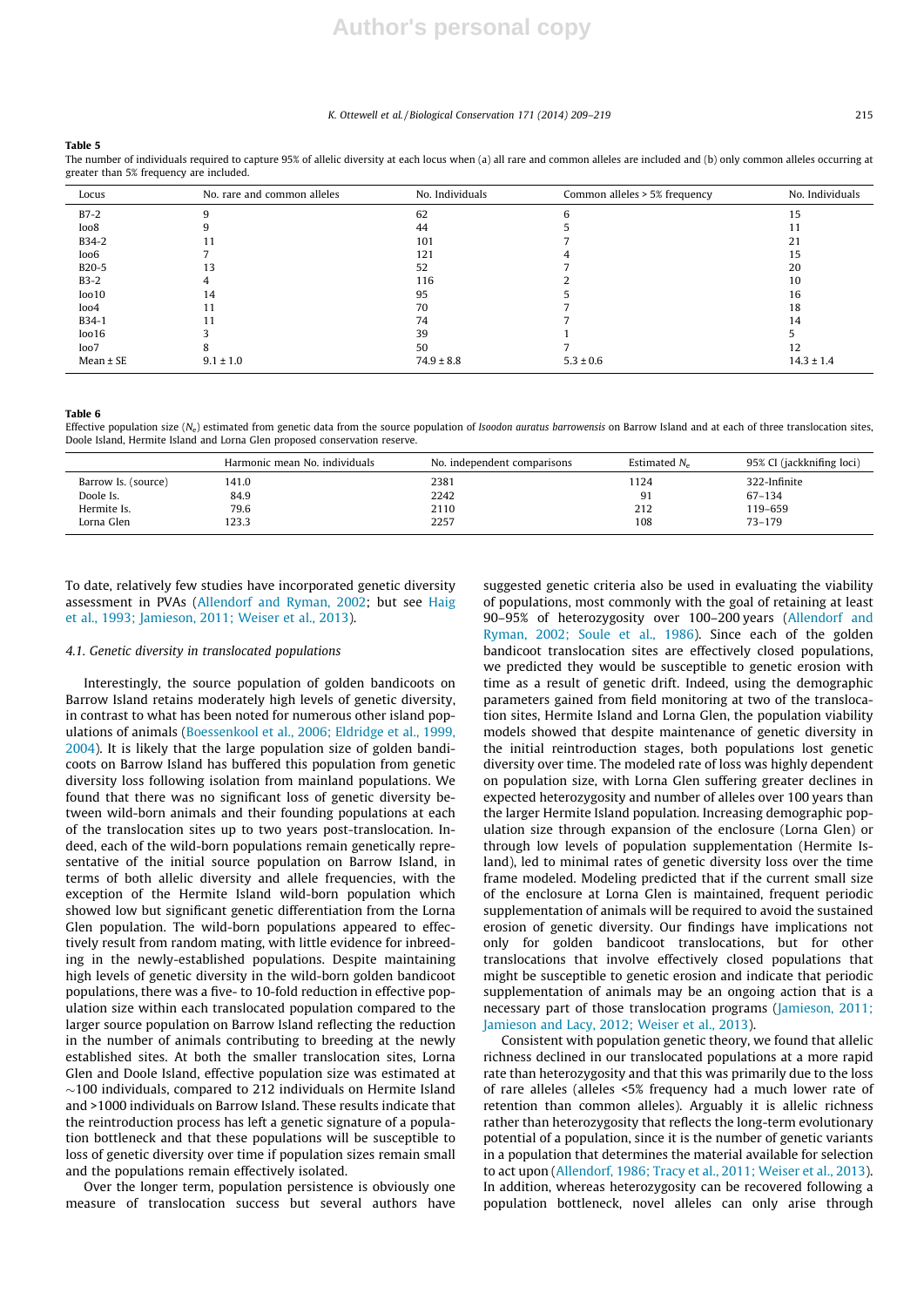216 K. Ottewell et al. / Biological Conservation 171 (2014) 209–219



Fig. 2. Change in expected heterozygosity and number of alleles of Isoodon auratus barrowensis translocated populations modeled over 100 years using population viability analysis with input parameters as described in Appendix B. (a–b) Lorna Glen, change in H<sub>e</sub> and N<sub>a</sub> with initial founding population N = 160; with founding population N = 75 to capture 95% allelic diversity (from rarefaction analysis); with increased carrying capacity K = 600–1000 as a result of expansion of enclosure. (c–d) Lorna Glen, change in H<sub>e</sub> and N<sub>a</sub> with different supplementation strategies (20, 30, 50 animals at continuous 5 or 10 year intervals) to prevent genetic diversity loss. (e) Hermite Island, change in<br>population size with initial population size N = as early supplementations). (f) Hermite Island, change in H<sub>e</sub> with early supplementation strategies. (g-h) Hermite Island, change in H<sub>e</sub> and N<sub>a</sub> with initial founding population  $N = 165$  and with different continuous periodic supplementation strategies. Horizontal dotted lines represent 95%  $H_e$  or  $N_a$ .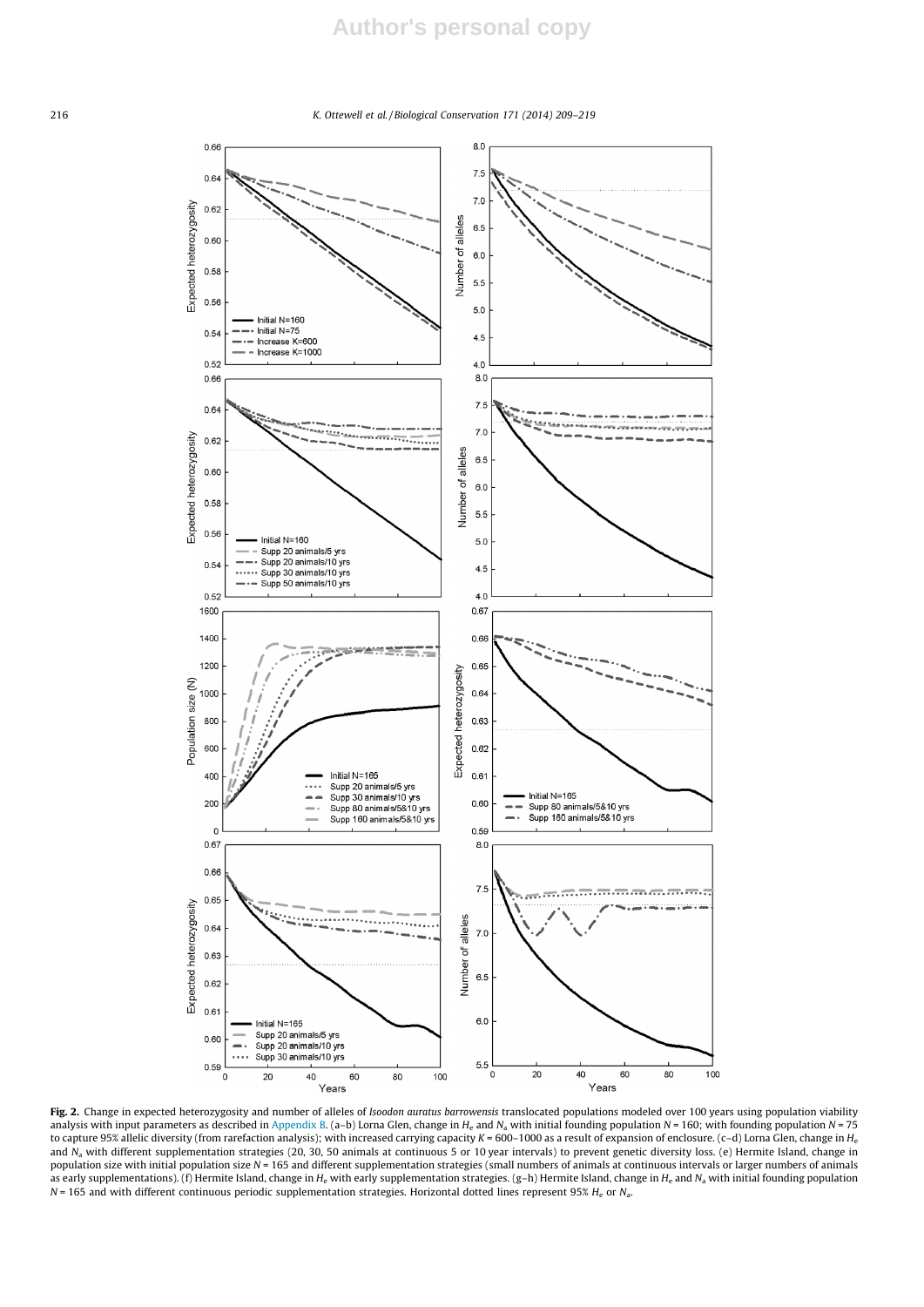mutation or migration. Recent meta-analyses have shown that the loss of diversity at neutral loci following a population bottleneck is often accompanied by an equivalent or greater loss of diversity at other highly variable adaptive genetic loci, such as major histocompatibility complex (MHC) genes that are important in disease resistance (Radwan et al., 2010; Sutton et al., 2011). If this is the case, our results suggest managers will have to make concerted efforts to maintain allelic richness in translocated populations to promote their resilience to future environmental change or novel disease risk and ensure their long-term viability.

## 4.2. Retrospective analysis on the number of animals for translocation

Analytical reviews of reintroduction success rates have suggested that translocations employing release group sizes of  $n > 100$ leads to greater establishment success (Fischer and Lindenmayer, 2000; Short, 2009). Large numbers of golden bandicoots were released in the translocation investigated in this study (DI  $n = 92$ ; HI  $n = 165$ , LG  $n = 160$ ) and a mean sample size of 75 animals was sufficient to capture 95% of total allelic diversity (at the 11 microsatellite loci used in this study) of the Barrow Island population. At Lorna Glen there was no difference in the rate of genetic diversity decline between a founder group of 75 compared to 160 animals, potentially a result of buffering due to random mating and the high reproductive rate at this site. This implies that a cost-saving could potentially be made in future reintroductions by reducing the number of founders, as long as it was to be reasonably expected that mortality rates of the released animals would not be excessive and that the population size would increase quickly so that a large population size can be established and maintained. The effect of inadequate founder size was demonstrated in our Hermite Island population model where a lower reproductive rate led to a higher probability of population extinction when the smaller founder size was used. In this situation, larger founder sizes were required to ensure population persistence.

# 4.3. Genetic viability and management of translocated populations

Each of the translocated populations in this study is considered a closed population as they are either on islands or in a fenced enclosure. With no migration, our population viability modeling showed a signature of genetic diversity decline over time unless population numbers were high. Loss of genetic diversity can be mitigated through population supplementation at regular intervals. Modeling found that the small population of golden bandicoots in the fenced enclosure at Lorna Glen required the most intensive management but that genetic diversity loss could be ameliorated through regular translocations of  ${\sim}50$  animals every 10 years. It is expected that the enclosure size at Lorna Glen will be expanded to approximately 5000 ha within the next decade, which clearly will benefit the long-term management of golden bandicoots if population sizes expand accordingly to >1000 animals. Genetic augmentation is not likely to be required if population size is increased and sustained at >1000 animals.

Reproductive rates of golden bandicoots were lower on Hermite Island than on the mainland and consequently population size was slow to increase. In this case, either early supplementation of a large number of individuals (>100) or supplementation of only a small number of individuals at regular intervals (30 animals/ 10 years) was required to increase population sizes and maintain genetic diversity at 95% of the founders. We could expect that once Hermite Island reaches carrying capacity ( $K = \sim 1500$ ) the population should be self-sustaining in the longer-term. While we did not model changes in genetic diversity at the second island translocation site, Doole Island, we would expect that if the population was sustained at less than  $\sim$ 1000 animals, as is likely due to the

small size of the island, ongoing genetic augmentation will be required.

The population viability models as we have presented here provide insights into the management of translocated populations to maintain genetic diversity. However, the models were paramaterised with limited information on survival rates and with little knowledge of the true rate of inbreeding depression (though we have used a higher rate than commonly applied; O'Grady et al., 2006) or environmental variation in carrying capacity and how this changes with time. Recent experience has shown that translocated populations may achieve high population growth in initial stages but decline sharply some years after (e.g. Pearson, 2012; Smith et al., 2008). Additionally, we have not modeled for demographic changes that may result from catastrophes, such as fire, disease outbreak or predator invasion. Incorporating this type of information could provide a more realistic model of the long-term demographic and genetic viability of these populations, particularly as closed or island populations may be especially vulnerable to deterministic and stochastic phenomena.

#### 4.4. Effective population size

Populations with a large effective population size are resistant to loss of genetic diversity through genetic drift and inbreeding, thus it is important in conservation to establish populations that are capable of growing and maintaining a large population size. In addition, inbreeding depression may occur in small newly established populations in the short term, so that initial population size may be important even if the population increases rapidly.

It is estimated that minimum viable population sizes should be  $\sim$ 5000 to prevent species extinction in the long-term (i.e. over a time-frame of several hundred to 1000 years) (Clements et al., 2011; Traill et al., 2010). In the immediate term, for management of recovering populations it may be appropriate to follow the 50/ 500 rule instead, where effective population size should not be less than 50 in the short term and should be greater than 500 in the long term to maintain genetic diversity (Franklin, 1980; Jamieson and Allendorf, 2012). If we use these numbers as a guide, the initial reintroduction of golden bandicoots to mainland and island sites has been successful in maintaining an effective population size greater than 50 at all sites. With the short generation time and high reproductive rate of golden bandicoots, it is likely that population expansion will occur rapidly (in the absence of catastrophic events or artificial constraints to population growth) to maintain an effective population size >500 at Lorna Glen and Hermite Island, at least.

# 4.5. Conclusions

Studies have shown that many reintroduced populations show reduced genetic diversity compared to source populations (Maudet et al., 2002; Mock et al., 2004; Sigg, 2006; Vernesi et al., 2003), leading to problems with genetic drift and increased inbreeding in the establishing populations, even when large numbers of founders are used (e.g. Stockwell et al., 1996). However, we found here that using a large founder size of 92–165 animals contributed to successful conservation of genetic diversity between the source population of golden bandicoots and wild-born progeny approximately six generations post-translocation at each of the conservation sites. Nonetheless, population models predicted that these populations would be susceptible to erosion of genetic diversity over time with no immigration, particularly the smaller populations in the Lorna Glen fenced enclosure and presumably the small Doole Island site, though this was not modeled. A program of periodic genetic augmentation is required to prevent the loss of genetic diversity over time if translocated population sizes remain at less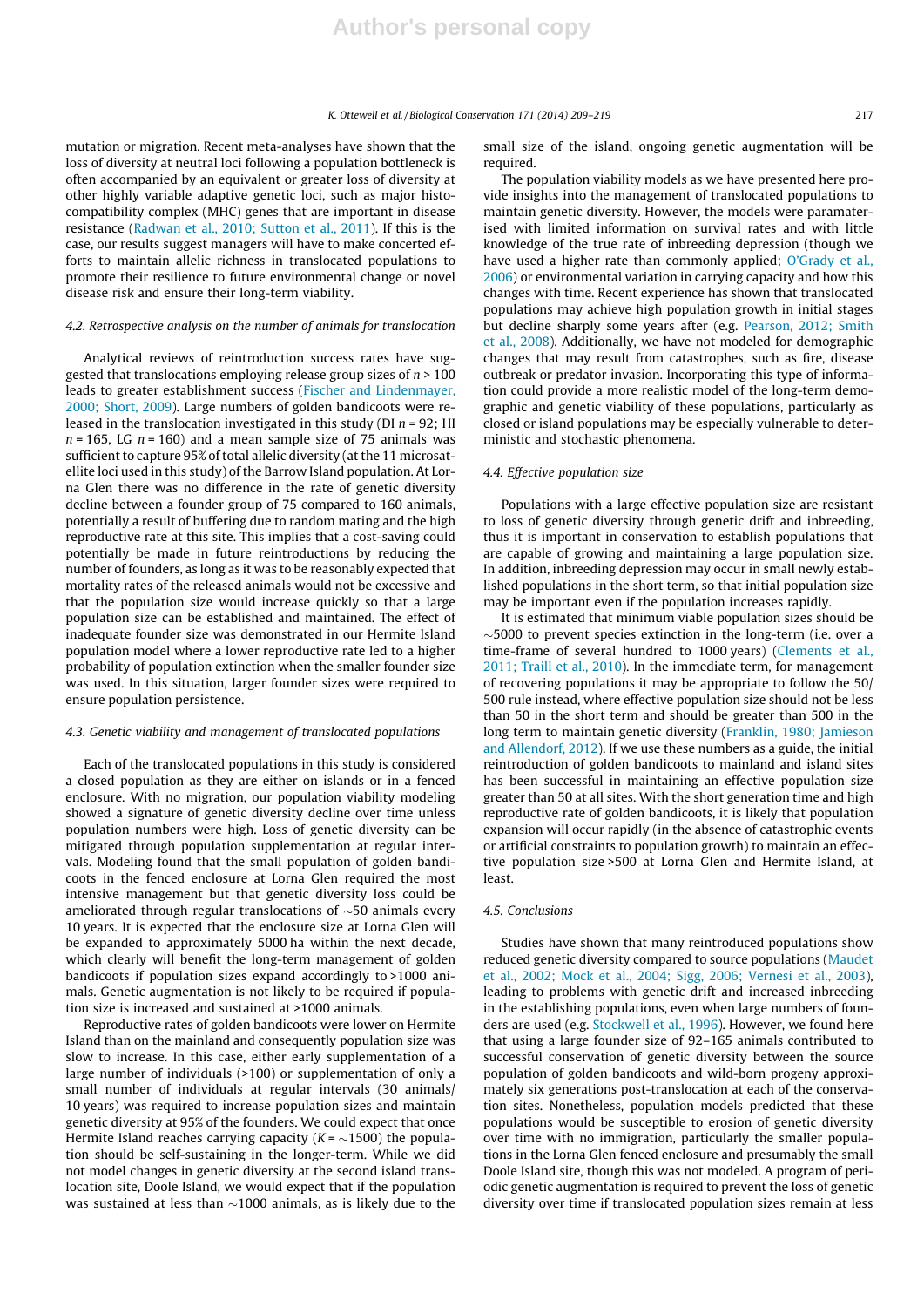than  $\sim$ 1000 animals. Supplementation of animals to maintain evolutionary potential is typically not explicitly included, or budgeted for, in reintroduction plans (Jamieson and Lacy, 2012). Thus, we highlight the use of genetic diversity assessment and incorporation into PVA to determine the interacting factors contributing to population persistence, and the evaluation of potential actions required to ensure viable populations to greater assist in conservation planning. The incorporation of genetic information into the reintroduction process at an early stage is a critical aspect in evaluation of translocation success beyond monitoring of demographic parameters, especially since early intervention to address problems is more likely to contribute to long-term success.

## Role of the funding source

Chevron Australia provided financial and logistical support for translocation of animals from Barrow Island to reintroduction sites and for follow-up monitoring through the Gorgon Gas Development environmental offset program. Employees of DPaW conducted all aspects of the study. Chevron Australia was not involved in the study design, collection, analysis or interpretation of data, or in the writing of this report for publication.

# Acknowledgements

We wish to thank DPaW staff, Kelly Rayner, Sean Garretson and Emily Miller, and innumerable volunteers involved in trapping and sample collection during golden bandicoot translocation and follow-up monitoring. Heliwest and Bunbury Aero Club provided contracted aerial services to transport animals from Barrow Island to translocation sites. Ocean Eco Adventures provided contracted vessel services to facilitate access to island translocation sites. Fauna translocations were conducted with financial support from Chevron Australia as environmental offsets of the Gorgon Gas Project operating on Barrow Island. Translocations were performed under DPaW Animal Ethics approval numbers AEC 2010/01 and AEC 2011/13. We are indebted to two anonymous reviewers whose suggestions greatly improved our manuscript.

# Appendix A. Supplementary material

Supplementary data associated with this article can be found, in the online version, at http://dx.doi.org/10.1016/j.biocon.2014. 01.012.

## References

- Abbott, I., 2000. Improving the conservation of threatened and rare mammal species through translocation to islands: case study Western Australia. Biol. Conserv. 93, 195–201.
- Allendorf, F.W., 1986. Genetic drift and the loss of alleles versus heterozygosity. Zoo Biol. 5, 181–190.
- Allendorf, F.W., Ryman, N., 2002. The role of genetics in population viability analysis. In: Beissinger, S.R., McCullough, D.R. (Eds.), Population viability analysis. University of Chicago Press, Chicago, pp. 50–85.
- Bajomi, B., 2010. Reintroduction of endangered animal species: Complementing the IUCN guidelines. Review protocol. Centre for Environmental Science, Eötvös Loránd University of Sciences, Budapest, Hungary.
- Baynes, A., 2006. Preliminary assessment of the original mammal fauna of Lorna Glen station. Unpublished report to the Department of Environment and Conservation. Perth, Western Australia.
- Boessenkool, S., Taylor, S.S., Tepolt, C.K., Komdeur, J., Jamieson, I.G., 2006. Large mainland populations of South Island robins retain greater genetic diversity than offshore island refuges. Conserv. Genet. 8, 705–714.
- Brook, B.W., Tonkyn, D.W., Grady, J.J.O., Frankham, R., 2002. Contribution of inbreeding to extinction risk in threatened species. Conserv. Ecol. 6, 16.
- Burbidge, A., 2004. Montebello renewal: Western Shield review: case study February 2003. Conserv. Sci. WA 5, 194–201.
- Burbidge, A., McKenzie, N.L., Brennan, K.E.C., Woinarski, J.C.Z., Dickman, C.R., Baynes, A., Gordon, G., Menkhorst, P.W., Robinson, A.C., 2008a. Conservation

status and biogeography of Australia's terrestrial mammals. Aust. J. Zool. 56, 411.

- Burbidge, A., Woinarski, J., Morris, K., 2008b. Isoodon auratus, IUCN Red List of Threatened Species. Version 2012.2. <http://www.iucnredlist.org>. (accessed 08.05.2013).
- Clements, G.R., Bradshaw, C.J., Brook, B.W., Laurance, W.F., 2011. The SAFE index: using a threshold population target to measure relative species threat. Front. Ecol. Environ. 9, 521–525.
- DEC, 2010. Gorgon Gas Development: Threatened and Priority Species Translocation and Reintroduction Program Annual Report 2009/2010. Perth, Western Australia.
- DEC, 2011. Gorgon Gas Development: Threatened and Priority Species Translocation and Reintroduction Program Annual Report 2010/2011. Perth, Western Australia.
- Eldridge, M.D.B., King, J.M., Loupis, A.K., Spencer, P.B.S., Taylor, A.C., Pope, L.C., Hall, G.P., 1999. Unprecedented low levels of genetic variation and inbreeding depression in an island population of the black-footed rock-wallaby. Conserv. Biol. 13, 531–541.
- Eldridge, M.D.B., Kinnear, J.E., Zenger, K.R., McKenzie, L.M., Spencer, P.B.S., 2004. Genetic diversity in remnant mainland and ''pristine'' island populations of three endemic Australian macropodids (Marsupialia): Macropus eugenii, Lagorchestes hirsutus and Petrogale lateralis. Conserv. Genet. 5, 325–338.
- Fischer, J., Lindenmayer, D.B., 2000. An assessment of the published results of animal relocations. Biol. Conserv. 96, 1–11.
- Frankham, R., 2005. Genetics and extinction. Biol. Conserv. 126, 131–140.
- Franklin, I.R., 1980. Evolutionary changes in small populations. In: Soulé, M.E., Wilcox, B.A. (Eds.), Conservation Biology: An Evolutionary-Ecological Perspective. Sinauer, Sunderland, MA, pp. 135–149.
- Gilpin, M.E., Soule, M.E., 1986. Minimum viable populations: processes of species extinction. In: Gilpin, M.E., Soule, M.E. (Eds.), Conservation Biology: The Science of Scarcity and Diversity. Sinauer, Sunderland, MA, pp. 19–34.
- Haig, S.M., Belthoff, J.R., Allen, D.H., 1993. Population viability analysis for a small population of red-cockaded woodpeckers and an evaluation of enhancement strategies. Conserv. Biol. 7, 289–301.
- Hayward, M.W., Kerley, G.I.H., 2009. Fencing for conservation: restriction of evolutionary potential or a riposte to threatening processes? Biol. Conserv. 142, 1–13.
- IUCN, 2012. Guidelines for re-introductions. Prepared by IUCN/SSC Reintroduction Specialist Group. IUCN, Gland, Switzerland.
- Jamieson, I.G., 2011. Founder effects, inbreeding, and loss of genetic diversity in four avian reintroduction programs. Conserv. Biol. 25, 115–123.
- Jamieson, I.G., Allendorf, F.W., 2012. How does the 50/500 rule apply to MVPs? Trends Ecol. Evol. 27, 578–584.
- Jamieson, I.G., Lacy, R.C., 2012. Managing genetic issues in reintroduction biology. In: Ewen, J.G., Armstrong, D.P., Parker, K.A., Seddon, P.J. (Eds.), Reintroduction Biology: Integrating Science and Management. Blackwell Publishing Ltd, pp. 441–475.
- Jamieson, I.G., Wallis, G.P., Briskie, J.V., 2006. Inbreeding and endangered species management: Is New Zealand out of step with the rest of the world? Conserv. Biol. 20, 38–47.
- Kalinowski, S.T., 2005. HP-Rare 1.0: a computer program for performing rarefaction on measures of allelic richness. Mol. Ecol. Notes 5, 187–189.
- Lacy, R.C., Pollak, J.P., 2012. Vortex: A stochastic simulation of the extinction process.Version 9.99c. Chicago Zoological Society, Brookfield, Illinois, USA.
- Li, Y., Lancaster, M.L., Cooper, S.J.B., Packer, J.G., Carthew, S.M., 2013. Characterization of nine microsatellite loci from the endangered southern brown bandicoot (Isoodon obesulus) using 454 pyrosequencing. Conserv. Genet. Resour. 5, 105–107.
- Lynch, M., Ritland, K., 1999. Estimation of pairwise relatedness with molecular markers. Genetics 152, 1753–1766.
- Maudet, C., Miller, C., Bassano, B., Breitenmoser-Würsten, C., Gauthier, D., Obexer-Ruff, G., Michallet, J., Taberlet, P., Luikart, G., 2002. Microsatellite DNA and recent statistical methods in wildlife conservation management: applications in Alpine ibex [Capra ibex(ibex)]. Mol. Ecol. 11, 421–436.
- McKenzie, N.L., Morris, K.D., Dickman, C.R., 2008. Golden bandicoot. In: Van Dyck, S., Strahan, R. (Eds.), The Mammals of Australia. Reed New Holland, Sydney, pp. 176–178.
- Mock, K.E., Latch, E.K., Rhodes, O.E., 2004. Assessing losses of genetic diversity due to translocation: long-term case histories in Merriam's turkey (Meleagris gallopavo merriami). Conserv. Genet. 5, 631–645.
- Montague, P., 1914. A report on the fauna of the Monte Bello Islands. Proc. Zool. Soc. London 84, 625–652.
- Moseby, K.E., Read, J.L., Paton, D.C., Copley, P., Hill, B.M., Crisp, H.A., 2011. Predation determines the outcome of 10 reintroduction attempts in arid South Australia. Biol. Conserv. 144, 2863–2872.
- O'Grady, J.J., Brook, B.W., Reed, D.H., Ballou, J.D., Tonkyn, D.W., Frankham, R., 2006. Realistic levels of inbreeding depression strongly affect extinction risk in wild populations. Biol. Conserv. 133, 42–51.
- Paquette, S.R., 2012. PopGenKit: Useful functions for (batch) file conversion and data resampling in microsatellite datasets. R package version 1.0. <http://cran.rproject.org/package=PopGenKit>.
- Peakall, R., Smouse, P.E., 2012. GenAlEx 6.5: genetic analysis in Excel. Population genetic software for teaching and research - an update. Bioinformatics 28, 2537–2539.
- Pearson, D.J., 2012. Recovery plan for five species of rock wallabies: Black-footed rock wallaby (Petrogale lateralis), Rothschild rock wallaby (Petrogale rothschildi),